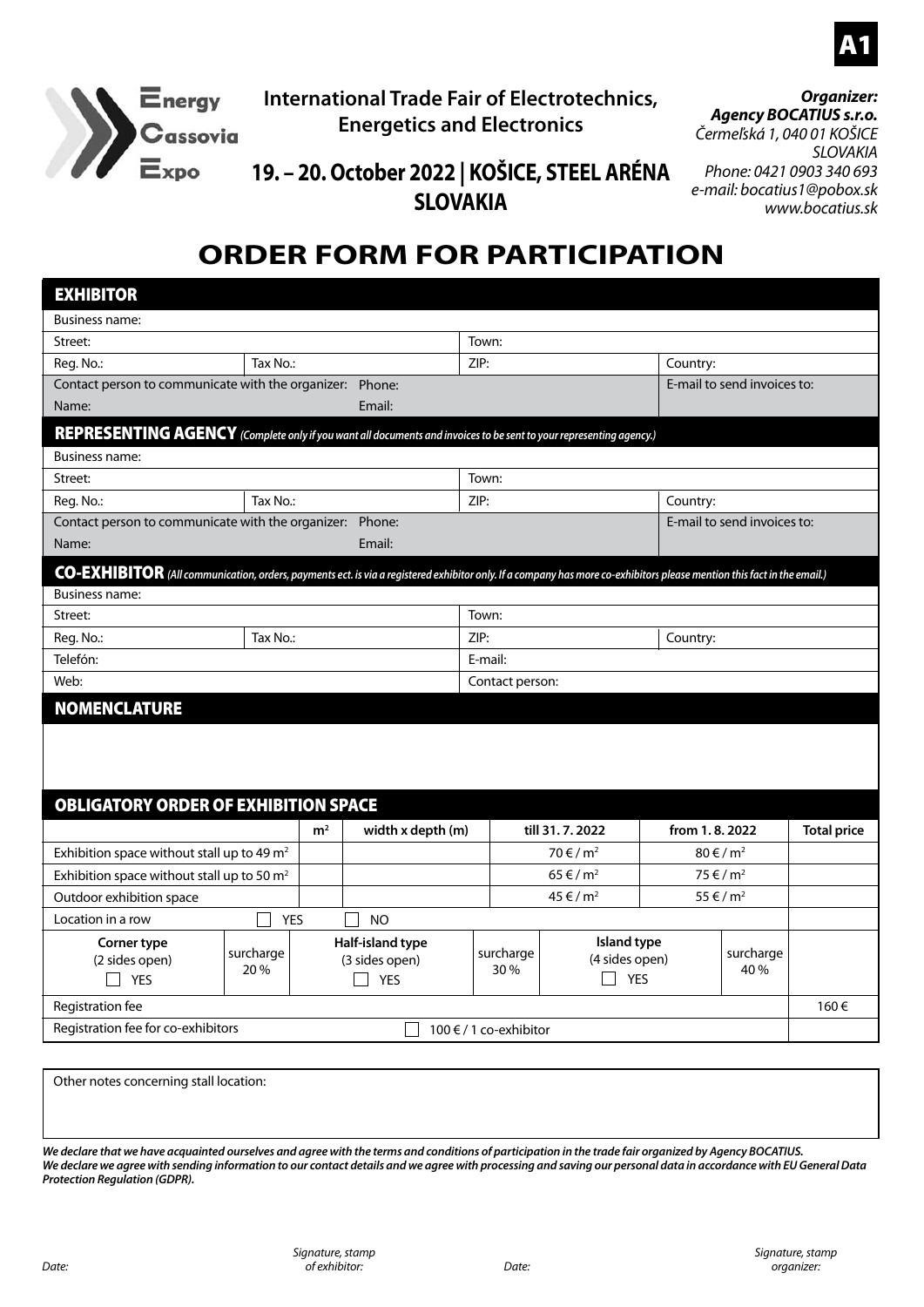

| <b>INDIVIDUALLY LAID - OUT STAND</b>                           | <b>Price</b>    | PC/m <sup>2</sup> |
|----------------------------------------------------------------|-----------------|-------------------|
| Display case with 2 shelves and lighting<br>100 x 50 x 250 cm  | 80€             | pc                |
| Display case with 2 shelves and lighting<br>100 x 100 x 250 cm | 95€             | pc                |
| Display case with 2 shelves and lighting<br>50 x 50 x 250 cm   | 60€             | pc                |
| Counter case, height 80 cm, incl. shelf<br>100 x 50 cm         | 40€             | pc                |
| Counter, height 80 cm, incl. shelf<br>100 x 100 cm             | 35€             | pc                |
| Elevating podium height 50 cm<br>100 x 100 cm                  | 35€             | pc                |
| Elevating podium height 50 cm<br>50 x 50 cm                    | 30€             | pc                |
| Shelf unit, max. of 4 shelves<br>200 x 50 cm                   | 35€             | pc                |
| Carpet                                                         | 10€             | m <sup>2</sup>    |
| <b>Table</b><br>80 x 80 cm                                     | 25€             | pc                |
| <b>Table</b><br>120 x 80 cm                                    | 30€             | pc                |
| Chair                                                          | 10€             | pc                |
| Waste basket                                                   | 5€              | pc                |
| Coat hanger                                                    | 8€              | pc                |
| Hostess EL / SL                                                | $15 \in /$ hour |                   |
| Graphics works                                                 | by agreement    |                   |
| Catering                                                       | by agreement    |                   |
| Light lamp                                                     | 18€             | pc                |
| Hot and cold water dispenser                                   | 90€             | pc                |
| Cleaning                                                       | $8 \in$         | m <sup>2</sup>    |
| Electricity supply 230 V up to 3,6 kW                          | 140€            | pc                |
| Electricity supply 230 V up to 6,9 kW                          | 220€            | pc                |
| Electricity supply 230V up to 11kW                             | 430€            | pc                |
| Three phase electricity supply 400V up to 11kw                 | 450€            | pc                |
|                                                                |                 |                   |